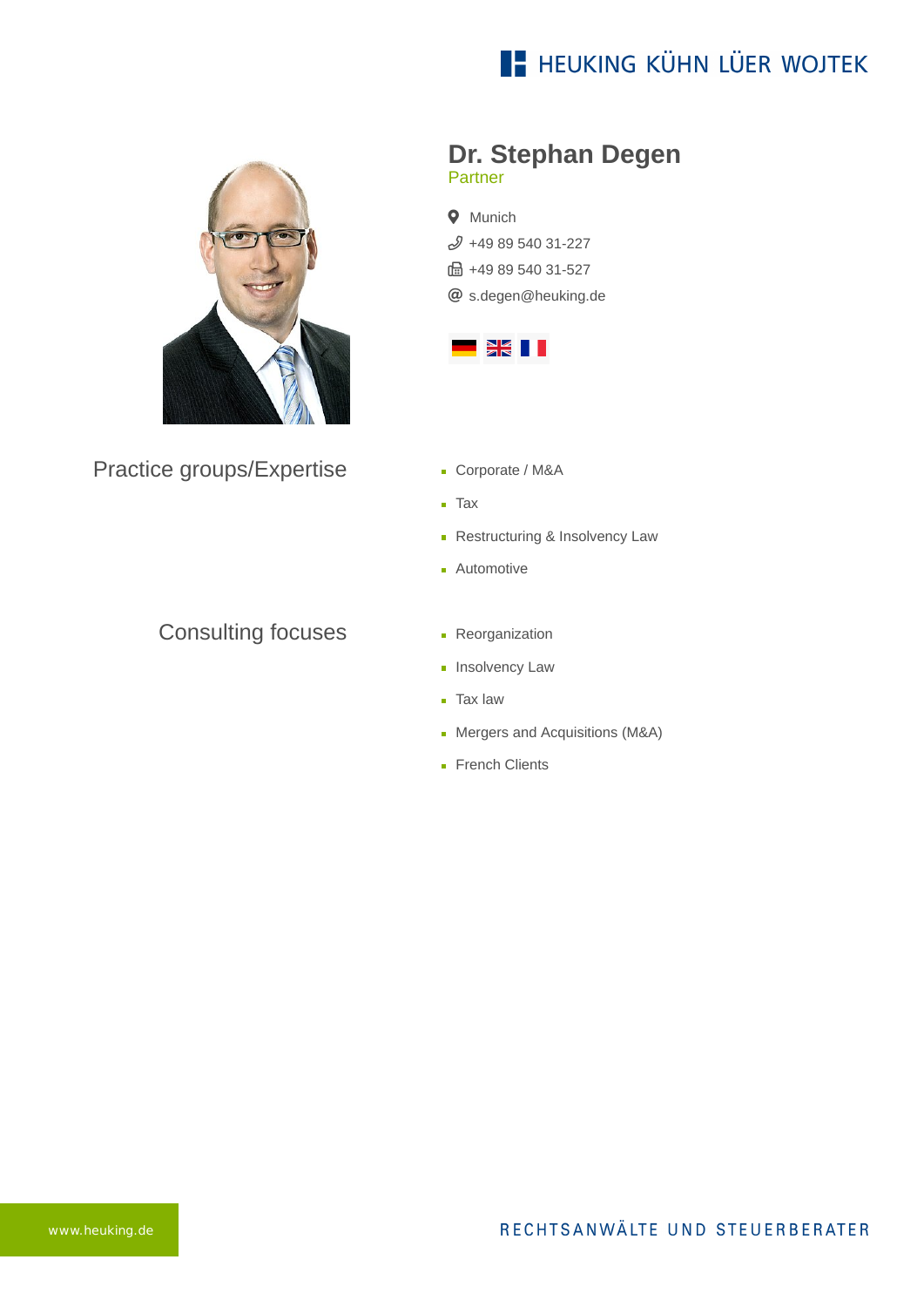# **E- HEUKING KÜHN LÜER WOJTEK**

| Vita                | Maître en Droit                                                                                         |
|---------------------|---------------------------------------------------------------------------------------------------------|
|                     | <b>Admitted as Tax Advisor</b><br>since 2009                                                            |
|                     | <b>Admitted to the Bar</b><br>since 2005                                                                |
|                     | <b>Member of our French Desk</b>                                                                        |
|                     | <b>Education and former activities</b><br>Exam of Tax Advisor, Freistaat Sachsen<br>2009                |
|                     | Graduation Dr. jur. at the University of Münster, Germany<br>2003                                       |
|                     | Maîtrise en Droit Privé mention "Droit des Affaires",<br>Université de Paris X-Nanterre<br>1998-1999    |
|                     | University of Münster, Germany and Paris, France<br>1995-2001                                           |
| <b>Affiliations</b> | International Bar Association (IBA)                                                                     |
|                     | Deutsch-Französische Juristenvereinigung                                                                |
|                     | - Club économique franco-allemand de Bavière / Deutsch-<br>französischer Wirtschaftsclub in Bayern e.V. |
|                     | • American Bankruptcy Institute                                                                         |
|                     | • INSOL Europe                                                                                          |
| References          | • 139 lawyers recognized as Best Lawyers                                                                |
|                     | - Silberlake sells residential portfolio in North Rhine-<br>Westphalia with Heuking                     |
|                     | Saurer Technologies restructured - bankruptcy ended                                                     |
|                     | Best Lawyers ranking published: 127 Heuking lawyers<br>recognized                                       |
|                     | Insolvency proceedings terminated: Esprit regains control<br>over European business                     |